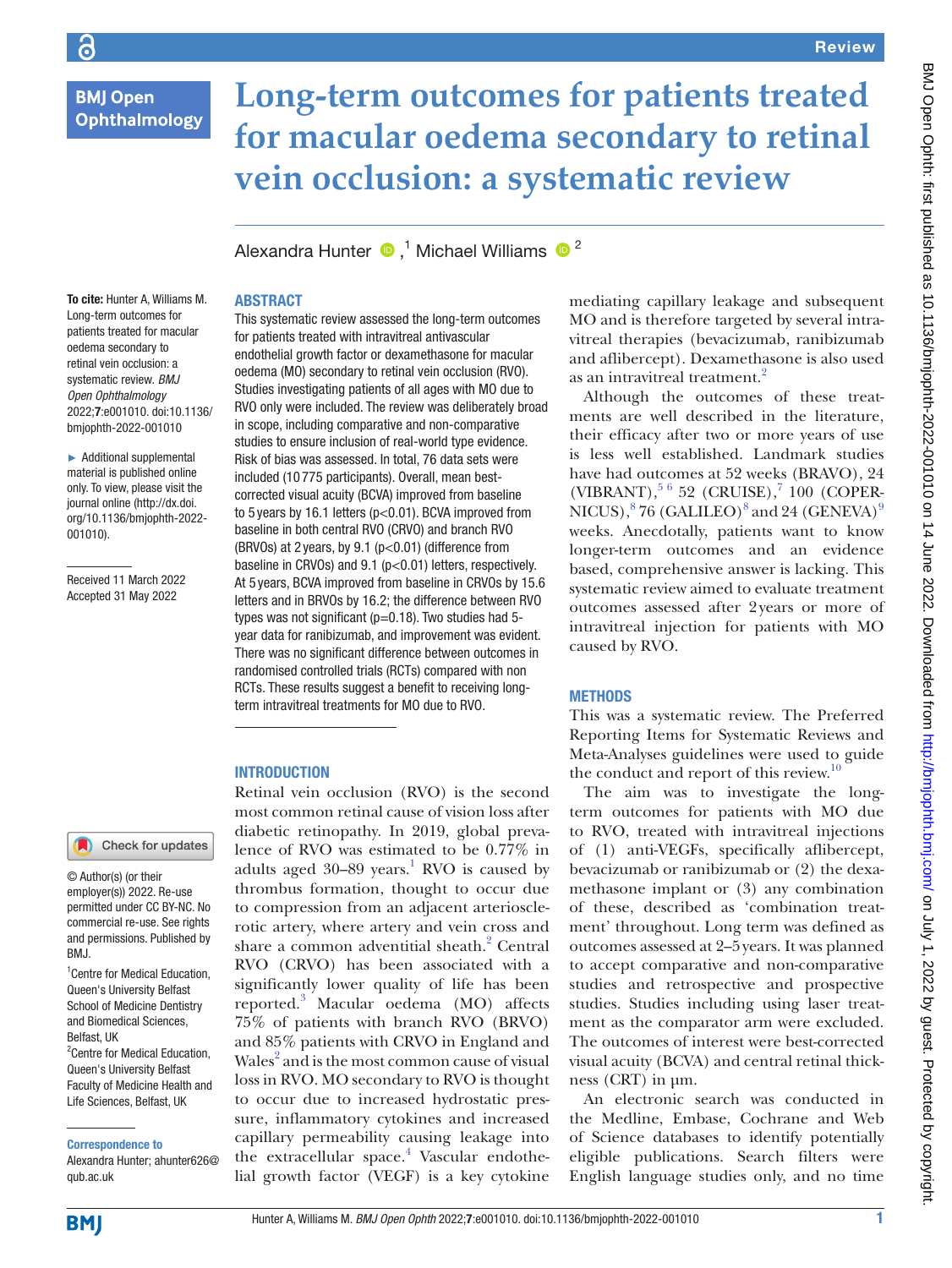

<span id="page-1-0"></span>Figure 1 Flow chart of selection and screening process. Adapted from Page et al*.* [10](#page-4-8)

limits were set on publication dates. The search strategy used is summarised in [online supplemental tables 1, 2](https://dx.doi.org/10.1136/bmjophth-2022-001010).

After application of the search term a list of 'potentially eligible studies' resulted. One reviewer (AH) screened each title and abstract. If eligibility was unclear, studies were included at this stage. Duplicates were identified and the resulting papers were examined again to produce a list of 'definitely eligible' studies. This list was used for data extraction. Variables extracted were patient age (mean, median and range), the percentage male, country of study and ethnicity of participants if given, study design, RVO type and drug used. Although there is no generally accepted consensus on whether hemiretinal and hemispheric vein occlusions (HRVOs) are comparable to CRVO or BRVOs, for this study HRVOs were grouped with CRVOs, given the clinical implications of involvement of half the retina, that is, the likely poorer prognosis than with involvement of a single quadrant or less. If more than one drug was given to a patient, this was classified as 'combination treatment'. Baseline BCVA and CRT were recorded at baseline and if available at 2years, 3years, 4years and 5years after initiation of treatment. Any BCVA values recorded in the log(MAR) scale or Snellen chart were converted to Early Treatment Diabetic Retinopathy Study (ETDRS) letters. The study-level risk of bias was assessed using the Cochrane Risk of Bias  $Tool<sup>11</sup>$  for RCTs, the Critical Appraisal Skills Programme cohort checklist<sup>12</sup> for cohort studies, and the Joanna

Briggs Institute Critical Appraisal case series checklist<sup>[13](#page-4-11)</sup> for retrospective studies. Studies included were categorised into low risk, high risk or unclear categories based on selection, detection, attrition and reporting bias domains.[14](#page-4-12) If information needed to judge the risk of bias was lacking, studies were classified as 'unclear risk of bias'.

Data were analysed using SPSS V.27. The mean, SD, range and 95% CIs were compared at each year of follow-up with baseline for BCVA and CRT for all papers and for each RVO type, treatment used and study type (divided into RCTs and 'other' study types). The means for BCVA and CRT were compared at each time point using independent samples t-test for comparing two groups (for example RCT vs non-RCT study types) and one-way analysis of variance (ANOVA) test for comparing greater than two groups (drug type). The significance value was set at  $p<0.05$ .

## RESULTS

There were 4104 potentially eligible studies [\(figure](#page-1-0) 1). After elimination of duplicates, 3050 studies were left, which were screened using the title and abstracts. In total, 2880 studies were excluded at this stage; 38.9% had a follow-up time less than 2years, including studies with a 2-year mean follow-up but range starting less than 2years. Then 170 studies were left to screen using full text if available: two studies had no full text available. A further 120 were excluded for reasons which included the follow-up time totalling less than 2years, absolute BCVA or CRT values not given, or full text not available in English. Overall, 48 studies were eligible for analysis [\(online supplemental table 3\)](https://dx.doi.org/10.1136/bmjophth-2022-001010). Studies were classified as 'CRVO', 'BRVO' or 'mixed RVO type'. If articles investigated patients with CRVO and BRVO and presented separate outcomes by RVO type, the studies' cohorts were analysed separately based on RVO type; thus, there were 76 cohorts in total from 48 studies. Eight studies included both RVO types, however, did not present data separately; therefore, these were recorded as one cohort and classified as 'mixed' RVO type'. Eight studies separated RVO type into ischaemic and non-ischaemic,<sup>15</sup> however, due to the small numbers and inconsistent definitions, ischaemic status was not recorded. Three studies were deemed to have a high risk of bias and 11 studies had moderate risk of bias ([online supplemental tables 4, 5\)](https://dx.doi.org/10.1136/bmjophth-2022-001010).

The 76 cohorts with BCVA at baseline constituted 10775 participants. At 2years, there were data for 65 cohorts (10304 participants), at 3years 25 cohorts (5775 participants), at 4years 11 cohorts (501 participants) and at 5years, 8 cohorts (402 participants) ([online supple](https://dx.doi.org/10.1136/bmjophth-2022-001010)[mental table 6](https://dx.doi.org/10.1136/bmjophth-2022-001010)).

For CRVOs, the mean baseline BCVA was 48.2 (95% CI 44.0 to 52.4) letters and for BRVOs 55.4 (95% CI 51.7 to 59.1) letters. After 2years, BCVA improved in CRVOs by 9.1 letters and in BRVOs also by 9.1 letters, to 57.3 (95% CI 51.9 to 62.7,  $p<0.01$ ) and 64.5 (95% CI 58.2 to 70.7, p<0.01) letters, respectively. After 3years BCVA declined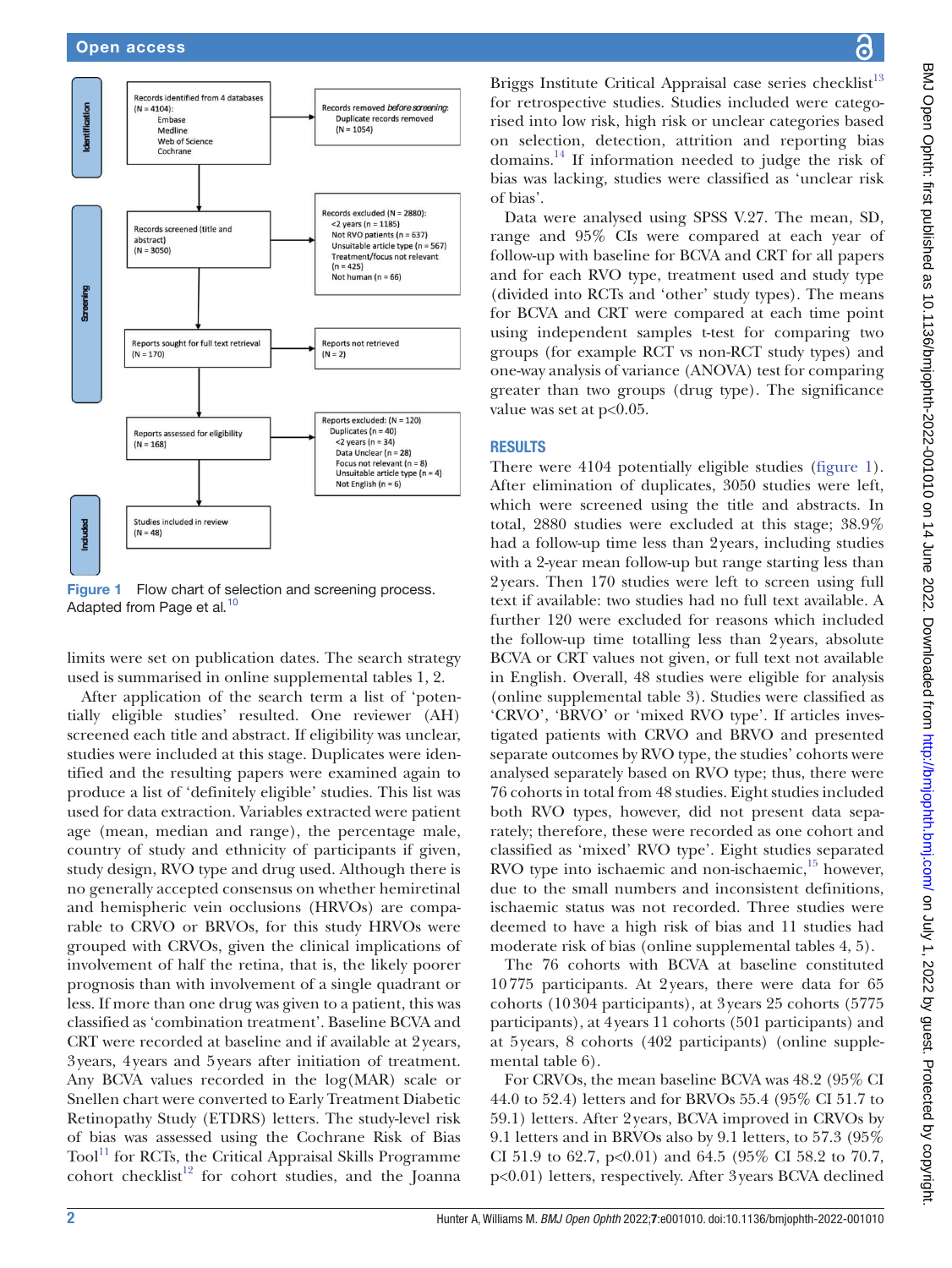

<span id="page-2-0"></span>Figure 2 Mean BCVA from baseline to 5 years after initial treatment for each RVO type. BCVA, best-corrected visual acuity; BRVO, branch retinal vein occlusion; CRVO central retinal vein occlusion; HRVO, hemiretinal and hemispheric vein occlusion; RVO, retinal vein occlusion.

for CRVOs to 53.7 (95% CI 48.4 to 59.1, p<0.01) letters and improved from baseline for BRVOs to 67.3 (95% CI 61.4 to 73.1,  $p<0.01$ ) letters. BCVA improved from baseline at 5years for CRVOs by 15.6 letters to 63.8 (95% CI 53.3 to 74.2,  $p<0.01$ ) letters and for BRVOs by 16.2 to 71.6 (95% CI: 59.0 to 84.3, p=0.01) letters, respectively [\(figure](#page-2-0) 2).

Mean baseline CRT was  $603.1 \,\mathrm{\upmu m}$  (95% CI 560.4 to 645.8) for CRVOs and 496.7µm (95%CI 464.6 to 528.8) for BRVOs. For all patients, regardless of RVO type, mean CRT decreased from 554.3µm (95%CI 527.1 to 581.6) to 314.4µm (95% CI 299.2 to 329.7) (p<0.01 vs baseline) after 2years. At 5years follow-up, the mean decrease in CRT for CRVOs was  $254.2 \,\mu m$  (p=0.01) and  $147.8 \,\mu m$  for BRVOs ( $p=0.02$ ) ([figure](#page-2-1) 3).

When drugs were compared [\(figure](#page-3-0) 4) mean baseline BCVA was lowest in patients who received combination treatment during the study (49.1 letters, 95%CI 44.8 to 53.4), however, this improved to 56.9 (95% CI 51.7 to 62.2, p<0.01 difference from baseline) letters and 69.7 (95% CI 61.2 to 78.2, p=0.01 difference from baseline)



<span id="page-2-1"></span>Figure 3 Mean central retinal thickness (CRT) from baseline to 5 years after initial treatment for each RVO type. BRVO, branch retinal vein occlusion; CRVO central retinal vein occlusion; HRVO, hemiretinal and hemispheric vein occlusion; RVO, retinal vein occlusion.

# Open access

letters after 2 and 5years, respectively. Not all treatment types had follow-up periods beyond 2years. Ranibizumab had 28 cohorts at baseline (2262 participants) and 8 cohorts (280 participants) with data at 3 years. BCVA for ranibizumab improved 11.2 letters from 53.4 at baseline to 3years (95%CI 49.1 to 57.6, p<0.01). Dexamethasone had 8 cohorts at baseline with 1165 participants and 5 cohorts (703 participants) at 3 years. BCVA for dexamethasone improved 6.3 letters from 50.1 at baseline at 3years (95%CI 41.6 to 58.6, p=0.55). Bevacizumab had 8 cohorts at baseline with 582 participants and 1 cohort (57 participants) at 3 years. BCVA with bevacizumab decreased by 2.5 letters from 55.1 letters baseline at 3years (95%CI 40.7 to 69.2) to 52.6 at 3 years. Two of the studies with 'ranibizumab only' cohorts had 5-year follow-up: mean BCVA decreased from 3years to 61.8 (95% CI 19.2 to 104.3) letters (p=0.077), though this still was an improvement from baseline.

There were 30 retrospective case series, 28 prospective cohort studies, 15 RCTs and 3 prospective case series. When comparing study types, studies were categorised into two groups, RCTs and non-RCTs. At 4years (there was no 5-year data available for RCTs) in RCTs, BCVA improved by 13.6 letters from 55.5 letters (95%CI 52.1 to 58.9) at baseline to 69.1 letters (95%CI 4.9 to 133, p=0.11) compared with a 10-letter improvement in non-RCTs from 50.6 letters at baseline (95%CI 47.5 to 53.8) to 60.6 (95% CI 48.9 to 72.2, p<0.01) ([figure](#page-3-1) 5). The CRT results similarly varied between RCT and non-RCT studies. At 4years, in RCTs, there was a decrease in CRT of 366µm, from 570.7µm (95%CI 472.4 to 668.9) at baseline to  $204.7 \,\mathrm{\upmu m}$  (95% CI 1.9 to 407.3, p=0.13), and in non-RCTs, CRT decreased by 196.8µm from 549.6µm (95%CI 525.7 to 573.5) at baseline to 352.8µm (95%CI 293.2 to  $412.5$ ,  $p<0.01$ ).

The heterogeneity of studies led to varied study characteristics. Thirty-three studies followed patients for up to 2years whereas others had up to 5years' follow-up. Studies varied according to the data source used, for example, most retrospective studies reviewed electronic medical records,<sup>16</sup> whereas in RCTs and prospective cohort studies data were recorded contemporaneously.<sup>17</sup> Twenty-six studies included only treatment naïve patients. Whereas in six studies, although baseline BCVA prior to original treatment was not recorded, patients with previous treatment for MO due to RVO were not excluded.[18](#page-4-16) Some studies gave a baseline BCVA and CRT measurement for inclusion.[18 19](#page-4-16) Ten studies gave separate data for both CRVOs and BRVOs<sup>20</sup> and 10 had CRVO data only,<sup>21</sup> while 12 had BRVO data only.<sup>22</sup> The remaining six studies either combined data or didn't specify RVO type, and therefore, were assumed to contain both CRVO and BRVO patients.<sup>[23](#page-5-3)</sup> Studies varied on use of equipment to measure CRT. Nineteen studies used the Heidelberg Spectralis OCT machine. $24$  Thirteen studies used the Cirrus HD-OCT, Carl Zeiss Meditec OCT machine<sup>[25](#page-5-5)</sup> and two used the 3D-OCT 2000 OCT machine.<sup>26,27</sup> The other studies did not specify what equipment was used.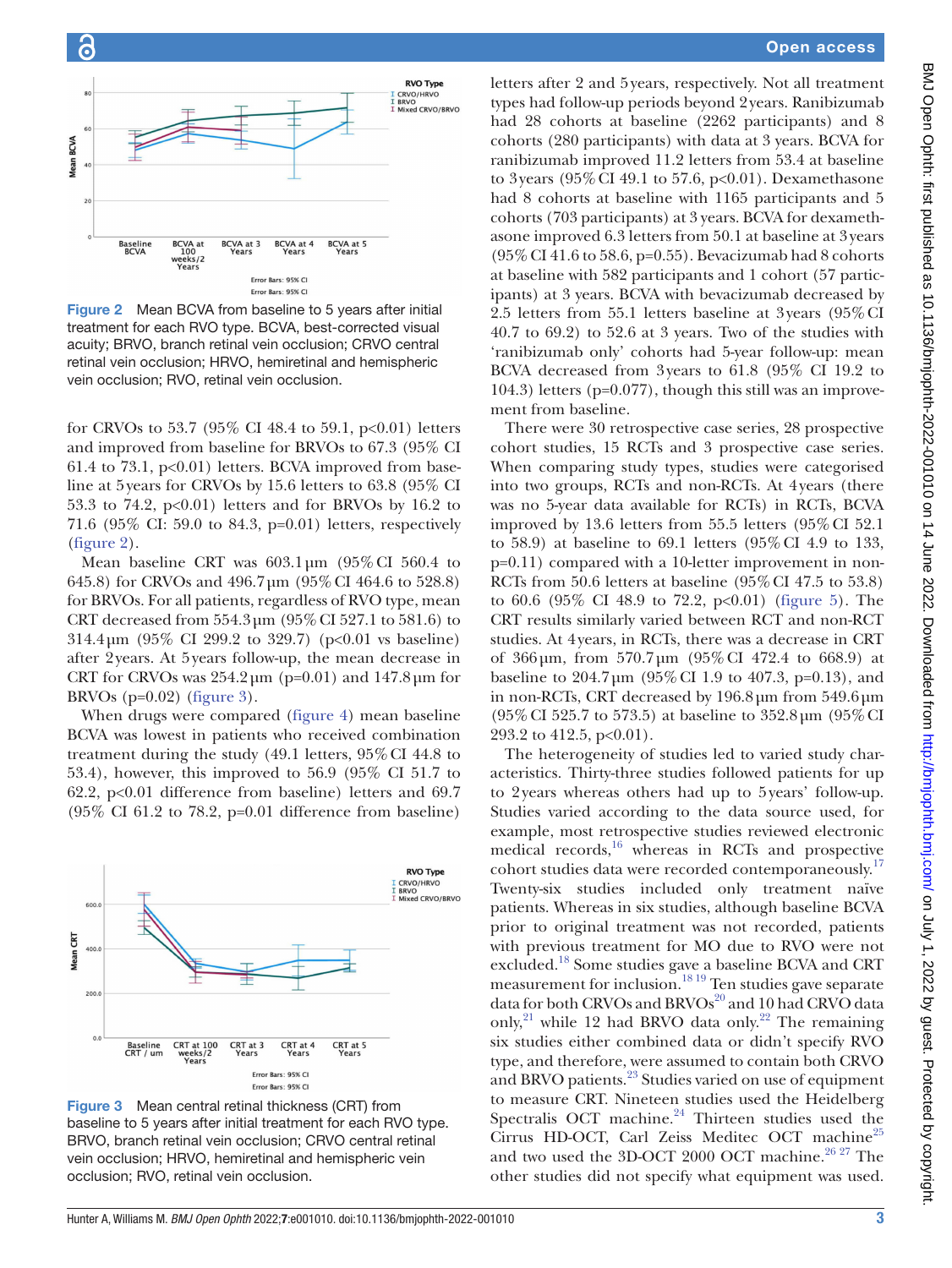

Figure 4 Mean BCVA at each timepoint according to treatment type. BCVA, best-corrected visual acuity.

One RCT randomised patients to receive a certain drug against sham<sup>28</sup>; the outcomes for patients in the sham arm were disregarded. Three RCTs randomised patients to receive different doses of the same drug, $29$  which were recorded as one drug type, and three randomised patients into different treatment groups and results were recorded separately for the purposes of our study.<sup>[20](#page-5-0)</sup>

#### **DISCUSSION**

This systematic review revealed clinically meaningful improvement in BCVA and CRT for up to 5years for patients treated with intravitreal anti-VEGF or dexamethasone for MO secondary to RVO. It was deliberately the case that data were synthesised from disparate studies, so while formal meta-analysis would have been inappropriate, our review gives a picture of long-term outcomes, combining clinical trial and real-world settings.

Overall, mean BCVA improved from baseline up to 5years by 16.1 ETDRS letters. At 5years, BCVA improved from 48.2 letters at baseline to 63.8 in CRVOs and from



<span id="page-3-1"></span>Figure 5 Bar graph comparing mean BCVA in RCT against non-RCT studies at each time point. BCVA, best-corrected visual acuity. RCT, randomised controlled trials.

<span id="page-3-0"></span>55.4 letters to 71.7 letters in BRVOs. CRT decreased by  $254.2 \,\mu m$  from 603.1  $\mu m$  at baseline in CRVOs, and by 181.9µm from 496.7µm at baseline in BRVOs. Thus, patients can be encouraged that sustained benefits are possible up to at least 5years with ongoing treatment. At 5years, though BCVA and CRT were better for BRVOs than CRVOs, there was no significant difference between CRVO and BRVO patients in BCVA (p=0.18) or CRT ( $p=0.23$ ), but this may be due to smaller numbers followed up for this long.

The inclusion criteria were set to include various study designs. RCTs are the gold standard, with guaranteed scheduled visits, and strict eligibility criteria, often excluding patients with poor baseline vision or comorbidities. RCTs might be expected to provide potentially better results than real-world studies.<sup>30</sup> However, in this review, there was no significant difference between BCVA and CRT results at 4years between RCTs and non-RCTs. Injection frequency was rarely and inconsistently reported, and so was not analysed in this review. Although biases may have been a factor, for example, in selection of participants into non controlled prospective studies that outcomes in non-RCTs were as good as those in RCTs may give encouragement to those managing RVOs in the 'real world'.

The study numbers for aflibercept and bevacizumab were too small to draw any meaningful conclusions. For the 28 studies and 2262 participants with 'ranibizumab only cohorts', BCVA improved from 53.4 letters at baseline to 61.8 after 5years (2 cohorts with 21 participants at 5 years). For dexamethasone implant only cohorts, BCVA improved from baseline to 3years by 6.3 letters to 56.4 letters. Repeated steroid injections will cause cataract,<sup>31</sup> which may have blunted absolute BCVA results. For patients treated with a combination treatment, the necessity to switch patients from one drug to another probably resulted from a suboptimal response with the

ခ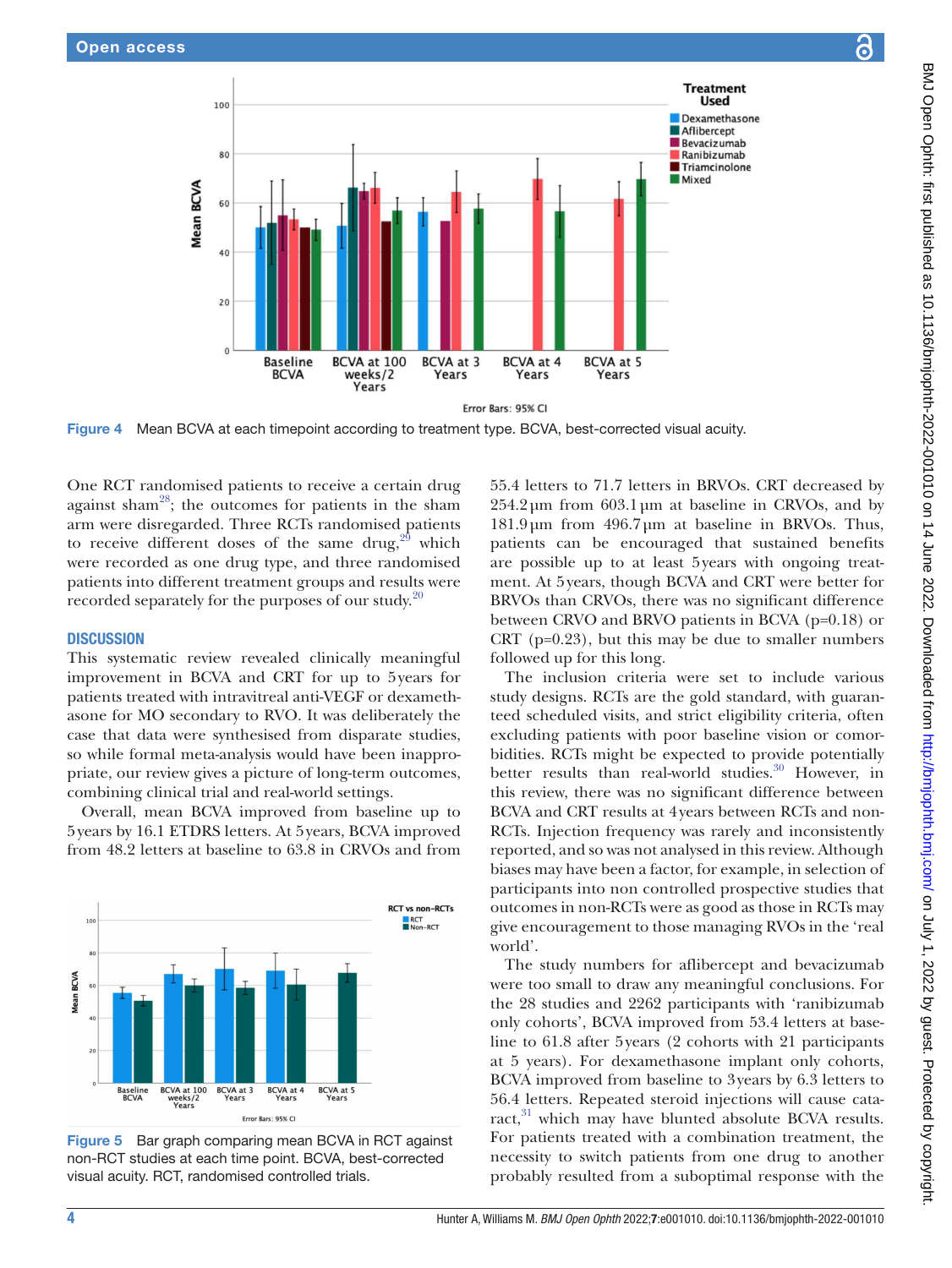# ခြ

original drug, and so a poorer prognosis may have been expected in this cohort, perhaps reflected in the lower baseline BCVA for combination treatment, though BCVA improved in a clinically meaningful way up to 5years.

Intravitreal anti-VEGF injections have been proven to be effective and are used first line in treating MO secondary to other diseases including diabetic MO (DMO).<sup>[32 33](#page-5-11)</sup> The Protocol T Extension study<sup>34</sup> was an RCT investigating long term outcomes of patients with MO secondary to DMO treated with either aflibercept, bevacizumab or ranibizumab over 5years. BCVA improved from baseline after 5 years, though had fallen from year 2 to 5. Studies and reviews cannot be compared, especially across indications: all that can be said is that sustained improvements have been demonstrated with DMO too, though reasons for the fall after year 2 warrant consideration.

The strengths of this review included the broad inclusion criteria. This review aimed to capture the totality of evidence, including real-world practice as represented, in many cases, by retrospective and prospective uncontrolled studies. Analysing according to type of RVO, drug used and study type (RCT and non-RCT) was informative: although no formal analysis was performed on the interaction of these categories, the likelihood of interaction and confounding of results in clinical practice is low.

In this review, studies had various primary outcomes and methods to measure BCVA and CRT results. For example, some recorded percentage of patients with an improvement in BCVA of 15 letters or greater, while other studies presented absolute values or graphs only. Indeed, data was lost due to the exclusion of 27 studies which included data which was either unclear, in the form of graphs or only provided change in BCVA or CRT rather than absolute values.

Long-term prospective studies are needed to investigate patient outcomes beyond the first few years of treatment. Furthermore, it is important to consider the impact these treatments have on patients: only one study presented  $QoL$  data.<sup>15</sup> Also, studies investigating the long-term costeffectiveness of intravitreal anti-VEGF or steroid therapy, balanced with the long-term benefits to patients should be conducted. This systematic review provides evidence of long-term benefits of treatment for patients with MO due to both CRVO and BRVO.

# Twitter Alexandra Hunter [@AlexHunter9808](https://twitter.com/AlexHunter9808)

Contributors MW conceived the idea, guided the review method and supervised its conduct. He checked and interpreted the analysis and edited the manuscript. AH conducted the search, screened and selected papers, conducted data extraction and analysis and performed statistical analysis.

Funding The authors have not declared a specific grant for this research from any funding agency in the public, commercial or not-for-profit sectors.

Competing interests None declared.

Patient consent for publication Not applicable.

Provenance and peer review Not commissioned; externally peer reviewed.

Supplemental material This content has been supplied by the author(s). It has not been vetted by BMJ Publishing Group Limited (BMJ) and may not have been peer-reviewed. Any opinions or recommendations discussed are solely those

of the author(s) and are not endorsed by BMJ. BMJ disclaims all liability and responsibility arising from any reliance placed on the content. Where the content includes any translated material, BMJ does not warrant the accuracy and reliability of the translations (including but not limited to local regulations, clinical guidelines, terminology, drug names and drug dosages), and is not responsible for any error and/or omissions arising from translation and adaptation or otherwise.

Open access This is an open access article distributed in accordance with the Creative Commons Attribution Non Commercial (CC BY-NC 4.0) license, which permits others to distribute, remix, adapt, build upon this work non-commercially, and license their derivative works on different terms, provided the original work is properly cited, appropriate credit is given, any changes made indicated, and the use is non-commercial. See:<http://creativecommons.org/licenses/by-nc/4.0/>.

## ORCID iDs

Alexandra Hunter <http://orcid.org/0000-0001-5798-837X> Michael Williams <http://orcid.org/0000-0002-5051-5921>

#### **REFERENCES**

- <span id="page-4-0"></span>1 Song P, Xu Y, Zha M, *et al*. Global epidemiology of retinal vein occlusion: a systematic review and meta-analysis of prevalence, incidence, and risk factors. *[J Glob Health](http://dx.doi.org/10.7189/jogh.09.010427)* 2019;9:010427.
- <span id="page-4-1"></span>2 The Royal College of Ophthalmologists. Retinal vein occlusion (RVO) guidelines, 2015. Available: [https://www.rcophth.ac.uk/wp-content/](https://www.rcophth.ac.uk/wp-content/uploads/2021/08/Retinal-Vein-Occlusion-RVO-Guidelines-July-2015.pdf) [uploads/2021/08/Retinal-Vein-Occlusion-RVO-Guidelines-July-2015.](https://www.rcophth.ac.uk/wp-content/uploads/2021/08/Retinal-Vein-Occlusion-RVO-Guidelines-July-2015.pdf) [pdf](https://www.rcophth.ac.uk/wp-content/uploads/2021/08/Retinal-Vein-Occlusion-RVO-Guidelines-July-2015.pdf) [Accessed August 2021].
- <span id="page-4-2"></span>3 Awdeh RM, Elsing SH, Deramo VA, *et al*. Vision-related quality of life in persons with unilateral branch retinal vein occlusion using the 25-item national eye Institute visual function questionnaire. *[Br J Ophthalmol](http://dx.doi.org/10.1136/bjo.2007.135913)* 2010;94:319–23.
- <span id="page-4-3"></span>4 Noma H, Yasuda K, Shimura M. Cytokines and pathogenesis of central retinal vein occlusion. *[J Clin Med](http://dx.doi.org/10.3390/jcm9113457)* 2020;9:3457.
- <span id="page-4-4"></span>5 Campochiaro PA, Heier JS, Feiner L, *et al*. Ranibizumab for macular edema following branch retinal vein occlusion: six-month primary end point results of a phase III study. *[Ophthalmology](http://dx.doi.org/10.1016/j.ophtha.2010.02.021)* 2010;117:1102–12.
- 6 Campochiaro PA, Clark WL, Boyer DS, *et al*. Intravitreal aflibercept for macular edema following branch retinal vein occlusion: the 24 week results of the Vibrant study. *[Ophthalmology](http://dx.doi.org/10.1016/j.ophtha.2014.08.031)* 2015;122:538–44.
- <span id="page-4-5"></span>7 Rubio R, Genentech I. A study of the efficacy and safety of ranibizumab injection in patients with macular edema secondary to central retinal vein occlusion (cruise). *[U.S National Library of](http://dx.doi.org/10.1016/j.ophtha.2010.02.022)  [Medicine](http://dx.doi.org/10.1016/j.ophtha.2010.02.022)* 2017;2011
- <span id="page-4-6"></span>8 Pielen A, Clark WL, Boyer DS, *et al*. Integrated results from the copernicus and galileo studies. *[Clin Ophthalmol](http://dx.doi.org/10.2147/OPTH.S140665)* 2017;11:1533–40.
- <span id="page-4-7"></span>9 Haller JA, Bandello F, Belfort R, *et al*. Randomized, shamcontrolled trial of dexamethasone intravitreal implant in patients with macular edema due to retinal vein occlusion. *[Ophthalmology](http://dx.doi.org/10.1016/j.ophtha.2010.03.032)* 2010;117:1134–46.
- <span id="page-4-8"></span>10 Page MJ, McKenzie JE, Bossuyt PM, *et al*. The PRISMA 2020 statement: an updated guideline for reporting systematic reviews. *[BMJ](http://dx.doi.org/10.1136/bmj.n71)* 2021;372:n71.
- <span id="page-4-9"></span>11 Sterne JAC, Savović J, Page MJ, *et al*. Rob 2: a revised tool for assessing risk of bias in randomised trials. *[BMJ](http://dx.doi.org/10.1136/bmj.l4898)* 2019;2:l4898.
- <span id="page-4-10"></span>12 Critical appraisal skills programme cohort study checklist, 2018. Available: [https://casp-uk.b-cdn.net/wp-content/uploads/2018/03/](https://casp-uk.b-cdn.net/wp-content/uploads/2018/03/CASP-Cohort-Study-Checklist-2018_fillable_form.pdf) [CASP-Cohort-Study-Checklist-2018\\_fillable\\_form.pdf](https://casp-uk.b-cdn.net/wp-content/uploads/2018/03/CASP-Cohort-Study-Checklist-2018_fillable_form.pdf) [Accessed 05/08/21].
- <span id="page-4-11"></span>13 Methodological quality of case series studies. *[JBI evid synth](http://dx.doi.org/10.11124/JBISRIR-D-19-00099)* 2020;18:2127–33.
- <span id="page-4-12"></span>14 Higgins JPT, Altman DG, Gotzsche PC, *et al*. The cochrane collaboration's tool for assessing risk of bias in randomised trials. *[BMJ](http://dx.doi.org/10.1136/bmj.d5928)* 2011;343:d5928.
- <span id="page-4-13"></span>15 Korobelnik J-F, Kodjikian L, Delcourt C, *et al*. Two-year, prospective, multicenter study of the use of dexamethasone intravitreal implant for treatment of macular edema secondary to retinal vein occlusion in the clinical setting in France. *[Graefes Arch Clin Exp Ophthalmol](http://dx.doi.org/10.1007/s00417-016-3394-y)* 2016;254:2307–18.
- <span id="page-4-14"></span>16 Bajric J, Bakri SJ. Outcomes of patients initially treated with intravitreal bevacizumab for central retinal vein occlusion: long-term follow-up. *[Semin](http://dx.doi.org/10.1080/08820538.2016.1230637)* 2016;31:542–7.
- <span id="page-4-15"></span>17 Sen P, Gurudas S, Ramu J, *et al*. Predictors of visual acuity outcomes after anti-vascular endothelial growth factor treatment for macular edema secondary to central retinal vein occlusion. *[Ophthalmol Retina](http://dx.doi.org/10.1016/j.oret.2021.02.008)* 2021;5:1115–24.
- <span id="page-4-16"></span>18 Mansour AM, Ashraf M, Charbaji A, *et al*. Two-year outcomes of intravitreal ziv-aflibercept. *[Br J Ophthalmol](http://dx.doi.org/10.1136/bjophthalmol-2017-311591)* 2018;102:1387–90.